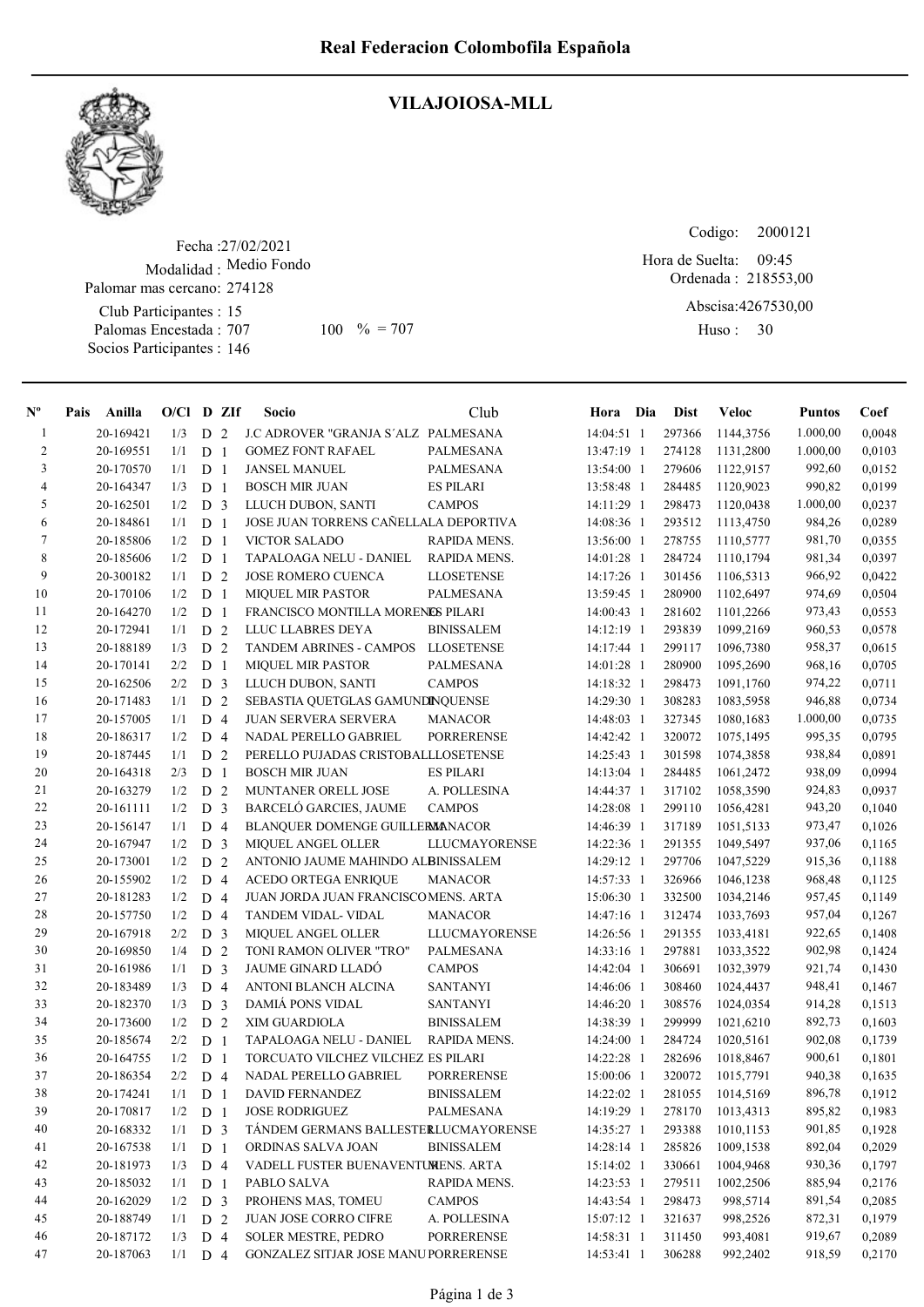|                           |                        |                  |                                  | VILAJOIOSA-MLL 200012108 27/02/2021                                      |                                     |                          |                  |                      |                  |                  |
|---------------------------|------------------------|------------------|----------------------------------|--------------------------------------------------------------------------|-------------------------------------|--------------------------|------------------|----------------------|------------------|------------------|
| $\mathbf{N}^{\mathbf{o}}$ | Anilla<br>Pais         | O/Cl D ZIf       |                                  | Socio                                                                    | Club                                | Hora Dia                 | <b>Dist</b>      | <b>Veloc</b>         | <b>Puntos</b>    | Coef             |
| 48                        | 20-182720              | $1/1$ D 3        |                                  | DOMINGO FONTIRROIG PERELLSANTANYI                                        |                                     | 14:47:39 1               | 299898           | 990,9070             | 884,70           | 0,2264           |
| 49                        | 20-169825              | 2/4              | D <sub>2</sub>                   | TONI RAMON OLIVER "TRO"                                                  | PALMESANA                           | 14:46:18 1               | 297881           | 988,6525             | 863,92           | 0,2327           |
| 50                        | 20-171371              | 1/1              | D <sub>2</sub>                   | PEDRO QUETGLAS GAMUNDI INQUENSE                                          |                                     | 14:52:31 1               | 303353           | 986,4604             | 862,00           | 0,2331           |
| 51                        | 20-164282              | 2/2              | D <sub>1</sub>                   | FRANCISCO MONTILLA MORENES PILARI                                        |                                     | 14:30:29 1               | 281602           | 986,4043             | 871,93           | 0,2562           |
| 52                        | 20-164238              | 1/1              | D <sub>1</sub>                   | SASTRE SANNA PABLO                                                       | <b>ES PILARI</b>                    | 14:30:26 1               | 281151           | 984,9971             | 870,69           | 0,2616           |
| 53                        | 20-171252              | 1/2              | D <sub>2</sub>                   | PEDRO A. PAYERAS OLIVER                                                  | <b>INQUENSE</b>                     | 15:03:00 1               | 313212           | 984,9434             | 860,68           | 0,2393           |
| 54                        | 20-164776              | 1/1              | D <sub>1</sub>                   | TANDEM VILCHEZ SANCHEZ LLOSETENSE                                        |                                     | 14:31:21 1               | 281944           | 984,6132             | 870,35           | 0,2709           |
| 55                        | 20-169443              | 2/3              | D <sub>2</sub>                   | J.C ADROVER "GRANJA S'ALZ PALMESANA                                      |                                     | 14:47:39 1               | 297366           | 982,5409             | 858,58           | 0,2616           |
| 56                        | 20-183490              | 2/3              | D <sub>4</sub>                   | ANTONI BLANCH ALCINA                                                     | <b>SANTANYI</b>                     | 14:59:28 1               | 308460           | 980,8989             | 908,09           | 0,2568           |
| 57                        | 20-162718              | 1/2              | D <sub>3</sub>                   | GINARD GINARD, JULIÀ                                                     | <b>CAMPOS</b>                       | 14:50:02 1               | 299064           | 980,4306             | 875,35           | 0,2696           |
| 58<br>59                  | 20-181962              | 2/3              | D <sub>4</sub>                   | VADELL FUSTER BUENAVENTUMENS. ARTA                                       |                                     | 15:23:58 1               | 330661           | 975,4971             | 903,09           | 0,2481           |
| 60                        | 20-155941<br>20-188397 | 2/2<br>1/1       | D <sub>4</sub><br>D <sub>4</sub> | <b>ACEDO ORTEGA ENRIQUE</b><br>CASTOR SASTRE BERNARDO                    | <b>MANACOR</b><br><b>LLOSETENSE</b> | 15:21:10 1<br>15:21:55 1 | 326966<br>327634 | 972,6306<br>972,4482 | 900,44<br>900,27 | 0,2552<br>0,2590 |
| 61                        | 20-180869              | 1/1              | D <sub>4</sub>                   | <b>JAIME CUTILLAS BERGAS</b>                                             | <b>MENS. ARTA</b>                   | 15:33:51 1               | 337521           | 967,5247             | 895,71           | 0,2556           |
| 62                        | 20-161271              | 1/2              | D <sub>3</sub>                   | GARCIAS MEZQUIDA, ANTONI CAMPOS                                          |                                     | 14:56:36 1               | 300350           | 963,8960             | 860,58           | 0,2920           |
| 63                        | 20-169461              | 3/3              | D <sub>2</sub>                   | J.C ADROVER "GRANJA S'ALZ PALMESANA                                      |                                     | 14:54:46 1               | 297366           | 959,9677             | 838,85           | 0,2997           |
| 64                        | 20-181291              | 2/2              | D <sub>4</sub>                   | JUAN JORDA JUAN FRANCISCOMENS. ARTA                                      |                                     | 15:31:33 1               | 332500           | 959,4575             | 888,24           | 0,2723           |
| 65                        | 20-186943              | 1/1              | D <sub>4</sub>                   | MIQUEL ANGEL VENY MESTREPORRERENSE                                       |                                     | 15:01:38 1               | 301205           | 951,2738             | 880,67           | 0,3052           |
| 66                        | 20-167393              | 1/1              | D <sub>3</sub>                   | ANDRES PROHENS SALOM                                                     | LLUCMAYORENSE                       | 15:00:24 1               | 299185           | 948,5891             | 846,92           | 0,3120           |
| 67                        | 20-170835              | 2/2              | D <sub>1</sub>                   | <b>JOSE RODRIGUEZ</b>                                                    | PALMESANA                           | 14:38:19 1               | 278170           | 948,3607             | 838,30           | 0,3407           |
| 68                        | 20-177889              | 1/1              | D <sub>2</sub>                   | TONY VIVES VILA                                                          | <b>LA DEPORTIVA</b>                 | 14:56:23 1               | 293623           | 942,9631             | 823,99           | 0,3276           |
| 69                        | 20-173800              | 1/3              | D <sub>3</sub>                   | <b>JOAN VERGER PIZA</b>                                                  | <b>BINISSALEM</b>                   | 14:54:24 1               | 291090           | 940,8209             | 839,98           | 0,3353           |
| 70                        | 20-183388              | 3/3              | D 4                              | ANTONI BLANCH ALCINA                                                     | <b>SANTANYI</b>                     | 15:14:42 1               | 308460           | 935,5778             | 866,14           | 0,3210           |
| 71                        | 20-177765              | 1/2              | D <sub>1</sub>                   | JUAN JESUS BISBAL MORA                                                   | <b>LA DEPORTIVA</b>                 | 14:44:57 1               | 279828           | 932,9155             | 824,65           | 0,3589           |
| 72                        | 20-188574              | 1/1              | D <sub>2</sub>                   | DANUT PRELIPCEAN                                                         | <b>LLOSETENSE</b>                   | 15:30:56 1               | 320432           | 926,2825             | 809,42           | 0,3178           |
| 73                        | 20-164766              | 2/2              | D <sub>1</sub>                   | TORCUATO VILCHEZ VILCHEZ ES PILARI                                       |                                     | 14:50:58 1               | 282696           | 923,9438             | 816,72           | 0,3652           |
| 74                        | 20-173822              | 2/3              | D <sub>3</sub>                   | <b>JOAN VERGER PIZA</b>                                                  | <b>BINISSALEM</b>                   | 15:00:46 1               | 291090           | 921,8516             | 823,04           | 0,3596           |
| 75                        | 20-182907              | 1/1              | D <sub>3</sub>                   | LLORENÇ PERELLÓ VIDAL                                                    | <b>SANTANYI</b>                     | 15:14:58 1               | 302366           | 916,3532             | 818,14           | 0,3508           |
| 76                        | 20-183243              | 1/1              | D <sub>3</sub>                   | BARTOMEU ADROVER VIDAL SANTANYI                                          |                                     | 15:19:44 1               | 306099           | 914,4563             | 816,44           | 0,3512           |
| 77                        | 20-183530              | 1/2              | D <sub>3</sub>                   | ANTONI PERELLÓ VIDAL                                                     | <b>SANTANYI</b>                     | 15:19:15 1               | 305583           | 914,2349             | 816,24           | 0,3564           |
| 78                        | 20-183606              | $2/2$ D 3        |                                  | ANTONI PERELLÓ VIDAL                                                     | <b>SANTANYI</b>                     | 15:19:21 1               | 305583           | 913,9614             | 816,00           | 0,3610           |
| 79                        | 20-182650              | 1/1              | D <sub>3</sub>                   | <b>JULIÀ BURGUERA VICENS</b>                                             | <b>SANTANYI</b>                     | 15:32:06 1               | 306789           | 883,8634             | 789,13           | 0,3642           |
| 80                        | 20-184656              | 1/3              | D <sub>2</sub>                   | <b>TOMEU VICH</b>                                                        | RAPIDA MENS.                        | 15:19:11 1               | 295185           | 883,3026             | 771,86           | 0,3833           |
| 81                        | 20-182312              | 2/3              | D <sub>3</sub>                   | DAMIÁ PONS VIDAL                                                         | <b>SANTANYI</b>                     | 15:38:10 1               | 308576           | 873,7404             | 780,09           | 0,3713           |
| 82<br>83                  | 20-184644<br>20-164351 | 2/3<br>3/3       | D <sub>2</sub>                   | <b>TOMEU VICH</b><br><b>BOSCH MIR JUAN</b>                               | RAPIDA MENS.<br><b>ES PILARI</b>    | 15:25:44 1<br>15:13:24 1 | 295185<br>284485 | 866,3226<br>866,2759 | 757,02<br>765,74 | 0,3929<br>0,4127 |
| 84                        | 20-162735              | $2/2$ D 3        | D <sub>1</sub>                   | GINARD GINARD, JULIÀ                                                     | <b>CAMPOS</b>                       | 15:32:55 1               | 299064           | 859,5851             | 767,45           | 0,3973           |
| 85                        | 20-162037              | $2/2$ D 3        |                                  | PROHENS MAS, TOMEU                                                       | <b>CAMPOS</b>                       | 15:33:35 1               | 298473           | 856,2458             | 764,47           | 0,4028           |
| 86                        | 20-168248              | 1/1              | D <sub>3</sub>                   | <b>SERVER RIGO JAIME</b>                                                 | <b>LLUCMAYORENSE</b>                | 15:26:58 1               | 291450           | 852,2761             | 760,93           | 0,4174           |
| 87                        | 20-185803              | $2/2$ D 1        |                                  | <b>VICTOR SALADO</b>                                                     | RAPIDA MENS.                        | 15:13:50 1               | 278755           | 847,7091             | 749,33           | 0,4414           |
| 88                        | 20-172726              | $1/2$ D 4        |                                  | ARBONA FORNERS ANTONIO                                                   | <b>BINISSALEM</b>                   | 15:43:59 1               | 302567           | 842,8441             | 780,28           | 0,4114           |
| 89                        | 20-168374              | $1/2$ D 3        |                                  | M. MUNAR - LL. TOMÀS                                                     | <b>LLUCMAYORENSE</b>                | 15:37:10 1               | 289096           | 820,9068             | 732,92           | 0,4354           |
| 90                        | 20-182285              | $3/3$ D 3        |                                  | DAMIÁ PONS VIDAL                                                         | <b>SANTANYI</b>                     | 16:01:38 1               | 308576           | 819,3008             | 731,49           | 0,4125           |
| 91                        | 20-172779              | $2/2$ D 4        |                                  | ARBONA FORNERS ANTONIO                                                   | <b>BINISSALEM</b>                   | 15:57:30 1               | 302567           | 812,2604             | 751,97           | 0,4254           |
| 92                        | 20-174468              | 2/2              | D <sub>2</sub>                   | XIM GUARDIOLA                                                            | <b>BINISSALEM</b>                   | 15:58:47 1               | 299999           | 802,6013             | 701,34           | 0,4338           |
| 93                        | 20-169382              | 1/1              | D <sub>1</sub>                   | JOSE LUIS BARREIRO SEVILL                                                | PALMESANA                           | 15:36:09 1               | 280907           | 799,9630             | 707,13           | 0,4683           |
| 94                        | 20-161326              | $2/2$ D 3        |                                  | GARCIAS MEZQUIDA, ANTONI CAMPOS                                          |                                     | 16:01:56 1               | 300350           | 796,8253             | 711,42           | 0,4427           |
| 95                        | 20-162207              | $1/1$ D 3        |                                  | SASTRE BARBERO, LAURE                                                    | <b>CAMPOS</b>                       | 16:05:33 1               | 302459           | 794,7944             | 709,60           | 0,4443           |
| 96                        | 20-157747              | $2/2$ D 4        |                                  | TANDEM VIDAL- VIDAL                                                      | <b>MANACOR</b>                      | 16:18:41 1               | 312474           | 793,7191             | 734,81           | 0,4345           |
| 97                        | 20-168349              | 1/2              | D <sub>3</sub>                   | BARCELO TABERNER BARTOLOMUCMAYORENSE                                     |                                     | 15:49:03 1               | 287662           | 790,1717             | 705,48           | 0,4769           |
| 98                        | 20-188153              | 2/3              | D 2                              | TANDEM ABRINES - CAMPOS LLOSETENSE                                       |                                     | 16:03:40 1               | 299117           | 789,9217             | 690,26           | 0,4634           |
| 99                        | 20-168472              | 2/2              | D <sub>3</sub>                   | BARCELO TABERNER BARTOLOMUCMAYORENSE                                     |                                     | 16:07:05 1               | 287662           | 752,8776             | 672,18           | 0,4868           |
| 100                       | 20-187173              | 2/3              | D 4                              | <b>SOLER MESTRE, PEDRO</b>                                               | PORRERENSE                          | 17:01:28 1               | 311450           | 713,5711             | 660,61           | 0,4541           |
| 101                       | 20-173606              | $1/2$ D 2        |                                  | ANTONIO FERRAGUT SEGUI                                                   | <b>BINISSALEM</b>                   | 16:50:41 1               | 297085           | 697,9014             | 609,85           | 0,4809           |
| 102                       | 20-187588              | $1/2$ D 2        |                                  | <b>GUILLERMO FLUXA MULET</b>                                             | <b>LLOSETENSE</b>                   | 16:56:13 1               | 296274           | 687,0653             | 600,38           | 0,4870           |
| 103<br>104                | 20-181954<br>20-173118 | $3/3$ D 4<br>2/2 | D 2                              | VADELL FUSTER BUENAVENTUMENS. ARTA<br>ANTONIO JAUME MAHINDO ALBINISSALEM |                                     | 17:46:43 1<br>16:58:56 1 | 330661<br>297706 | 686,4222<br>686,0639 | 635,47<br>599,50 | 0,4406<br>0,4941 |
| 105                       | 20-163214              | $2/2$ D 2        |                                  | MUNTANER ORELL JOSE                                                      | A. POLLESINA                        | 17:30:05 1               | 317102           | 681,8176             | 595,79           | 0,4684           |
| 106                       | 20-157268              | $1/1$ D 4        |                                  | TRUYOLS SANSO SEBASTIAN MANACOR                                          |                                     | 17:44:14 1               | 323094           | 674,1893             | 624,15           | 0,4640           |
| 107                       | 20-187620              | $2/2$ D 2        |                                  | <b>GUILLERMO FLUXA MULET</b>                                             | <b>LLOSETENSE</b>                   | 17:07:57 1               | 296274           | 668,8656             | 584,48           | 0,5108           |
| 108                       | 20-171216              | $1/1$ D 2        |                                  | PERE ANTONI BUÑOLA QUETGINQUENSE                                         |                                     | 17:41:34 1               | 313211           | 657,2239             | 574,30           | 0,4877           |
| 109                       | 20-168074              | 1/1              | D <sub>3</sub>                   | <b>BERNAT BONET</b>                                                      | LLUCMAYORENSE                       | 17:14:35 1               | 290726           | 646,6565             | 577,34           | 0,5303           |
| 110                       | 20-168379              | 2/2              | D <sub>3</sub>                   | M. MUNAR - LL. TOMAS                                                     | LLUCMAYORENSE                       | 17:14:42 1               | 289096           | 642,8641             | 573,96           | 0,5382           |
| 111                       | 20-177750              | 2/2              | D <sub>1</sub>                   | JUAN JESUS BISBAL MORA                                                   | <b>LA DEPORTIVA</b>                 | 17:02:06 1               | 279828           | 640,1922             | 565,90           | 0,5611           |
| 112                       | 20-171621              | 1/1              | D 2                              | GREGORIO AMENGUAL ESTELRINQUENSE                                         |                                     | 18:04:21 1               | 317006           | 634,8373             | 554,74           | 0,4997           |
| 113                       | 20-168609              | 1/1              | D <sub>3</sub>                   | JUAN PEDRO SALA SANCHE LLUCMAYORENSE                                     |                                     | 17:43:11 1               | 289615           | 605,6568             | 540,74           | 0,5519           |
| 114                       | 20-173805              | $3/3$ D 3        |                                  | JOAN VERGER PIZA                                                         | <b>BINISSALEM</b>                   | 17:48:48 1               | 291090           | 601,6742             | 537,18           | 0,5539           |